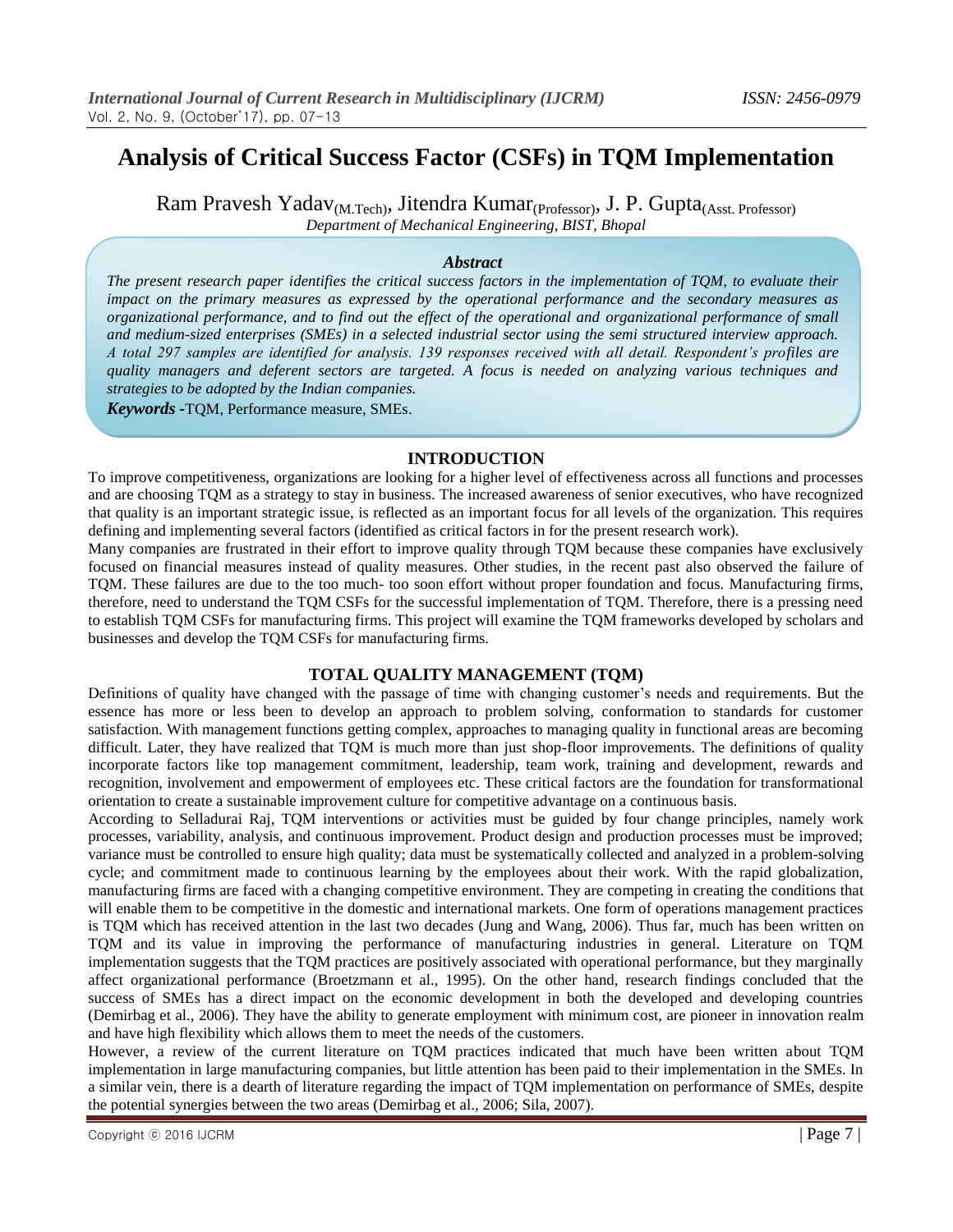### **OBJECTIVES OF THE STUDY**

This research adds to the body of knowledge by providing new data and empirical insights into the relationship between the CSFs of TQM practices and operational and organizational performances of SMEs in India. Thus, based on the analysis of past research, the purpose of this paper is threefold:

(1) To identify the CSFs of TQM practices of the SMEs in the Indian manufacturing sector;

(2) To evaluate the impact of the TQM CSFs on the operational and the organizational performances of the SMEs;

(3) To evaluate the impact of the TQM CSFs on the operational and the organizational performances of the SMEs;

### **CRITICAL SUCCESS FACTORS OF TQM PRACTICES IN THE SMEs**

Generally speaking, the CSFs can be defined as the critical areas which organization must accomplish to achieve its mission by examination and categorization of their impacts (Oakland, 1995). Thus, in the current study they can be viewed as those things that must go right in order to ensure the successful implementation of TQM. One of the earlier empirical studies in the quality management area that analyzed the TQM CSFs in the SMEs was conducted by Yusof and Aspinwall (2000). This study found that the CSFs for TQM implementation in the SMEs are management leadership, continuous improvement system, measurement and feedback, improvement tools and techniques, supplier quality assurance, human resource development, systems and processes, resources, education and training, and work environment and culture. More importantly, Hodgetts et al. (1999) found that the CSFs of TQM implementation in the SMEs are top management involvement, customer focus, employees "training, employees" empowerment and generating new ideas.

In this line of work, a study by Dayton (2003) used data from American industrial companies to determine whether the ten TQM critical factors (i.e. people and customer management, supplier partnerships, communications, customer satisfaction, external interface management, strategic quality management, teamwork structures for improvement, operational quality planning and quality improvement systems) identified by the Black and Porter (1996) study could be considered as important TQM CSFs by USA small and large companies. From his conclusion he identified the strategic quality management as the most important TQM critical factor. Demirbag et al. (2006) carried out an empirical study to identify factors critical to the success of TQM in the Turkish SMEs. They concluded that there are seven CSFs of TQM practices, i.e. quality data and reporting, role of top management, employee relations, supplier quality management, training, and quality policy and process management. However, in contrast to the previous studies, organization culture was used as a separate variable in the current study since an organization's culture affects behaviors and attitudes at all levels and it determines, to a large extent, how employees act (Robbins and DeCenzo, 2005).

#### **RESEARCH DESIGN**

There is also the decision where and when to use open and closed questions. Open questions give the respondents a greater freedom to answer the question because they answer in a way that suits their interpretation. A mixed method with open and closed questions is possible and this can sometimes allow greater flexibility of response for some studies. So, semi structured questionnaire is used for the present study. The mail questionnaire offers a relatively cheaper method of data collection than the personal interview. Second, people can take their own time to fill in the questionnaire and consider their responses, third, as interviews are not used as this could lead to less bias that results from the way in which different interviewers ask the questions.

Our target population (297 SMEs) was obtained from listings provided by the Indian Organization for Industrial Consulting and from Industrial databases. These were carefully verified and cross-checked to ensure complete and up-to-date information. All of the firms were contacted personally while 45 refused to be involved in the research quoting confidentiality of data in the questionnaire as a reason. A total of 139 firms thus comprised the final sample which represents a (139/297) 46.8 percent response rate. Hair et al. (2006) pointed out that opinions regarding sample sizes have varied. They further said that most data analysis and estimation procedure (including the one used in this research) is maximum likelihood estimation (MLE) and they recommended that minimum sample sizes to ensure stable MLE solutions are 100 to 150. Thus, the sample size of 139 is considered as appropriate for this present research.

#### **PROFILE OF THE RESPONDENTS**

Figure 1 presents the sector wise distribution of the respondents. The response rate was 46.8 per cent, i.e. 139 out of the 297 companies claiming to have implemented or have been implementing some of TQM practices. This is a healthy sign as it suggests that a substantial number of Indian SMEs realize the importance of TQM as a critical factor in the success and survival of manufacturing firms in the marketplace (Brah et al., 2002).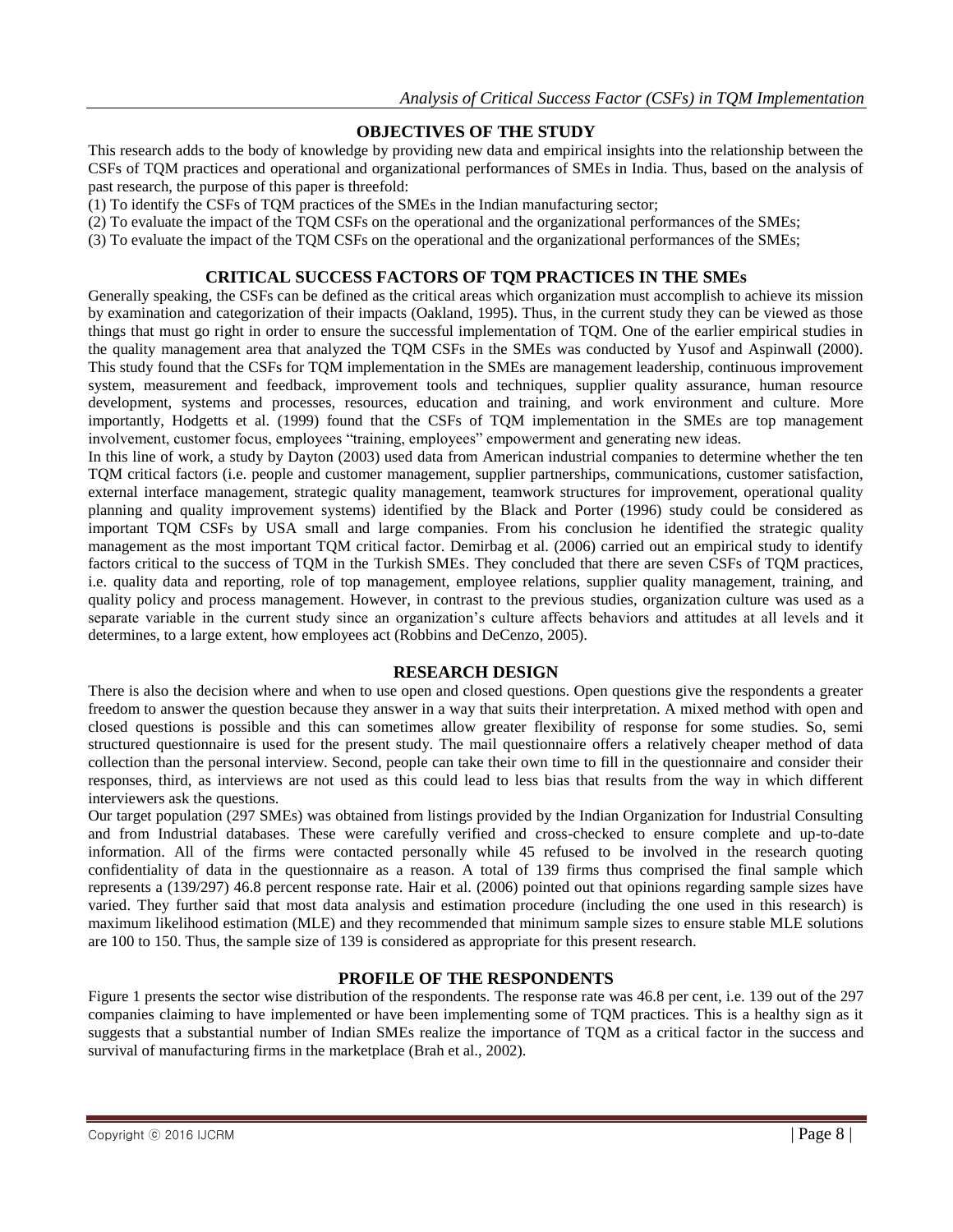*Analysis of Critical Success Factor (CSFs) in TQM Implementation*



Figure 1: Sectors of the respondents

The responses indicated that a majority of the respondents completing the questionnaire were production managers, i.e. of the 139 respondents, 113 (81 per cent) were production mangers. This result may stem from the fact that the introduction of TQM can result in, a dramatic increase in operational effectiveness (Slack et al., 2001).



Figure 2: Professional Profile of Respondents in Companies

The metal, machinery and equipment firms constituted the largest portion of the respondents with 32.4 percent of respondents. This result supports the result of Rahman (2001) study which concluded that manufacturing firms in the engineering, manufacturing (durable), and manufacturing (non-durable) fields are the major industries in which TQM programs have been implemented. Figure 1 represents the sector wise distribution of selected respondent's companies.

## **DESCRIPTIVE STATISTICS**

From the analysis point of view, the factors which are taken into account are assembled in accordance to their effect on the performance of total quality management in small and medium scale enterprises. This is done by using the various quality control tools like flow chart, histogram etc. These factors are sorted out in accordance to their mean and their importance in the working habitat of the industries. After the sorting part is over, the view of respondents on the factors are analyzed and which factors are to be taken into account for improving the overall quality management are checked out.

On completion of the formation of basic structure of quality management practices, the actual statistical calculations of the factors are being done. Mean, median, standard deviation and variance of the influential factors along with their constituents are calculated. The outcome of the results is being shown in Table 1.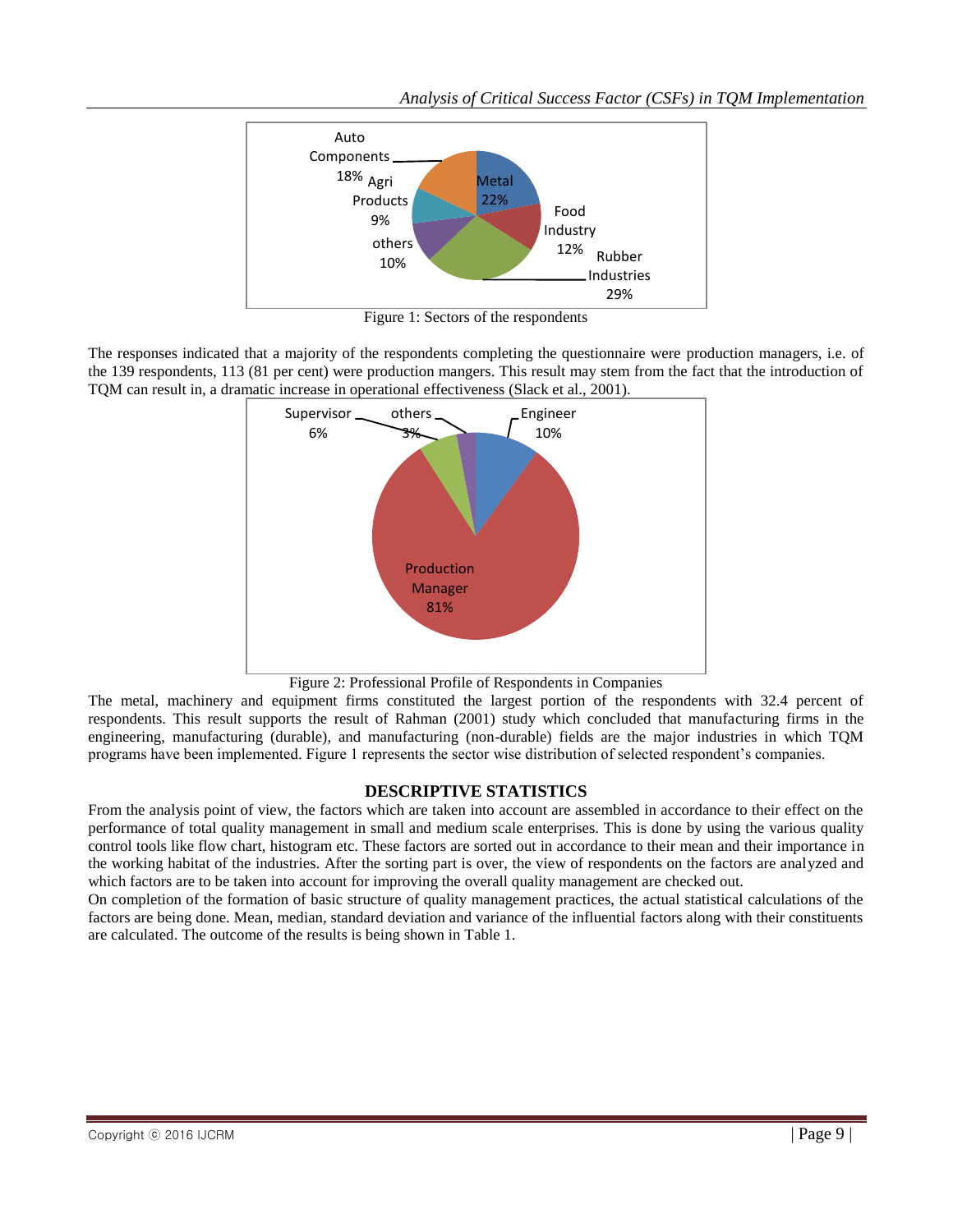| Table 1: Descriptive analysis of factors |            |                           |             |                |                 |                 |  |
|------------------------------------------|------------|---------------------------|-------------|----------------|-----------------|-----------------|--|
|                                          | Factors    | <b>Full Form</b>          | <b>Mean</b> | <b>Median</b>  | <b>Std. Dev</b> | <b>Variance</b> |  |
| <b>Operational Factors</b>               | <b>PM</b>  | Process management        | 4.066667    | 4              | 0.827682        | 0.685057        |  |
|                                          | QA         | Quality assurance         | 4.26666     | 5              | 0.691492        | 0.478161        |  |
|                                          | $E$ I      | Employee Involvement      | 4.3         | 4              | 0.702213        | 0.493103        |  |
|                                          | <b>CI</b>  | Continuous improvement    | 4.333333    | 4              | 0.606478        | 0.367816        |  |
| <b>Organizational Factors</b>            | <b>TMC</b> | Top management commitment | 4.4         | 4              | .770132         | 0.593103        |  |
|                                          | <b>HRM</b> | Human Resource Management | 4.133333    | $\overline{4}$ | 0.50741         | 0.257471        |  |
|                                          | <b>BM</b>  | Benchmarking              | 4.166667    | 3              | 0.698932        | 0.488506        |  |
|                                          | <b>SR</b>  | Social responsibility     | 4.233333    | 4              | 0.727932        | 0.529885        |  |
|                                          | ES         | Employee satisfaction     | 3.866667    | 4              | 0.681445        | 0.464368        |  |
| <b>Strategic Factors</b>                 | IA         | Information and analysis  | 3.5         | 3              | 0.820008        | 0.672414        |  |
|                                          | <b>TR</b>  | Training                  | 3.966667    | 4              | 0.718395        | 0.516092        |  |
|                                          | <b>SM</b>  | Supplier management       | 4.233333    | 4              | 0.568321        | 0.322989        |  |
|                                          | <b>SP</b>  | <b>Strategic Planning</b> | 4.066667    | 4              | 0.691492        | 0.478161        |  |
|                                          | EE         | Employee empowerment      | 3.633333    | 4              | 0.76489         | 0.585057        |  |
| <b>Tactical Factors</b>                  | CF         | Customer focus            | 4.033333    | 5              | 0.718395        | 0.516092        |  |
|                                          | TW         | Teamwork                  | 3.766667    | 4              | 0.85836         | 0.736782        |  |
|                                          | <b>PSD</b> | Product & Service Design  | 4.333333    | 5              | 0.546672        | 0.298851        |  |
|                                          | PC         | Process Control           | 3.933333    | 4              | 0.784915        | 0.616092        |  |

From the above statistics, the influencing factors are again shown in Table 2, where these factors are arranged in a sequence in accordance to their importance and impact on total quality management practices in the small and medium scale enterprises. It is apparent from the table 2, Top management commitment and continuous improvement with a mean value of 4.4 and 4.33 plays the most vital role in functioning of quality management practices in the firms. For successful implementation of TQM employee involvement and continuous improvement is very much important and the maximum enterprises have good management policy.

Now a day, enterprises are also taking outmost care in implementing continuous improvement plans in their production structure to make maximum use of man, machine, and material. Quality commitment and employee improvement also form critical success factors during implementation of TQM practices in SMEs but these factors are somehow sided by most enterprises and these factors has to be improved in order to have successful implementation of TQM. Most of the respondents from the firms also feel that team work management (mean = 3.7) is not worrying their working practices although it act as an important link in functioning of total quality management in the SMEs.

### **IMPORTANCE OF FACTORS**

The table 2 which shows the importance of all kind of factors as per their mean values in their descending orders of the factors shows that Indian small and medium scale industries are also following the same type of TQM structure as followed by their counterparts in other parts of the world. Indian SMEs are trying to satisfy with the findings of various research scholars regarding various critical factors like satisfaction of customer, effective participation of management and employees, incentives and reward schemes, communication system, supplier's power, statistical quality control, fast result techniques, quality arrangement and cost involved, systematic techniques etc.

| Table 2: Factors in descending order as per mean values |                           |             |  |  |  |
|---------------------------------------------------------|---------------------------|-------------|--|--|--|
| <b>FACTORS</b>                                          | <b>FULL FORM</b>          | <b>MEAN</b> |  |  |  |
| <b>TMC</b>                                              | Top management commitment | 4.4         |  |  |  |
| <b>CI</b>                                               | Continuous improvement    | 4.333333    |  |  |  |
| <b>PSD</b>                                              | Product & Service Design  | 4.333333    |  |  |  |
| ЕI                                                      | Employee Involvement      | 4.3         |  |  |  |
| ОA                                                      | Quality assurance         | 4.26666     |  |  |  |
| <b>SR</b>                                               | Social responsibility     | 4.233333    |  |  |  |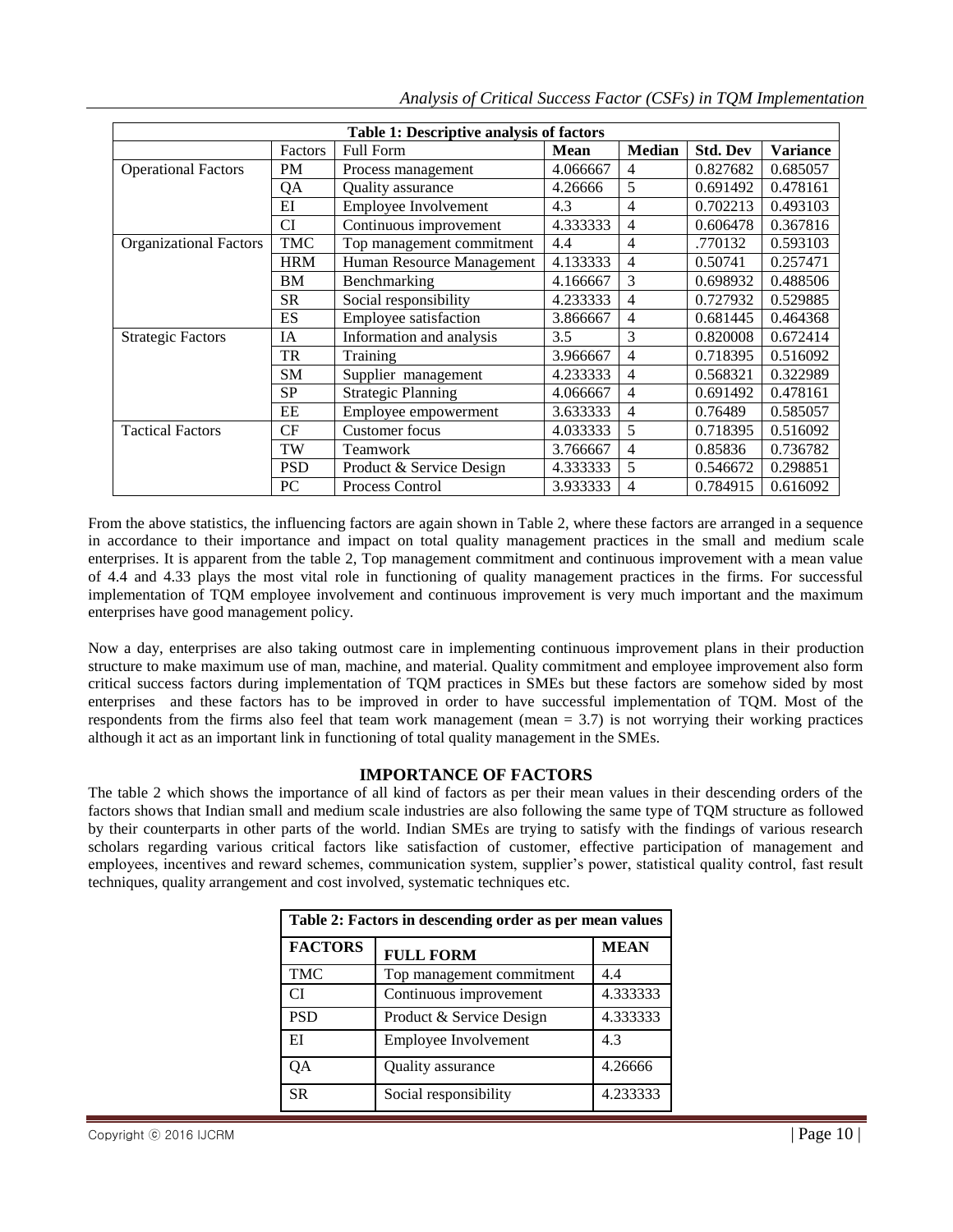| SM         | Supplier management          | 4.233333 |
|------------|------------------------------|----------|
| BM         | Benchmarking                 | 4.166667 |
| <b>HRM</b> | Human Resource Management    | 4.133333 |
| <b>PM</b>  | Process management           | 4.066667 |
| <b>SP</b>  | <b>Strategic Planning</b>    | 4.066667 |
| CF         | Customer focus               | 4.033333 |
| TR         | Training                     | 3.966667 |
| PC         | <b>Process Control</b>       | 3.933333 |
| ES         | <b>Employee satisfaction</b> | 3.866667 |
| TW         | Teamwork                     | 3.766667 |
| <b>EE</b>  | Employee empowerment         | 3.633333 |
| <b>IA</b>  | Information and analysis     | 3.5      |

### *Analysis of Critical Success Factor (CSFs) in TQM Implementation*

### **MEAN DISTRIBUTION OF FACTORS**

From figure 3, it can be clearly seen that the factor TMC i.e. top management commitment has the highest mean value of 4.4. On further breakdown it is shown that about 70% of participants strongly agreed and 23.33% agreed while nobody disagreed with this factor. Now the factor with minimum mean value of 3.5 is IA i.e. Information and Analysis activities where maximum 13.33% of respondents strongly agreed and 30% only agreed with it. On contrary, 50% of the participants were not sure of this factor prevailing in their firms. The mean of all the factors is found to be 4.035208, factors with individual mean value smaller than that of the sample are taken into account and what steps are to be taken to inflate their number are discussed further. In the next section, top and bottom five individual sub factors affecting the total quality management practices in the SMEs are discussed.



Figure 3: Mean Values of Factors

### **A COMPREHENSIVE FRAMEWORK FOR CSFs**

The previous discussion covers the relevance and analysis of the CSFs used while TQM in Indian industries and it has been observed that many of the Indian firms that are taking strategic initiatives to implement TQM in their business units and care about the critical success factors to sustain in the competitive market.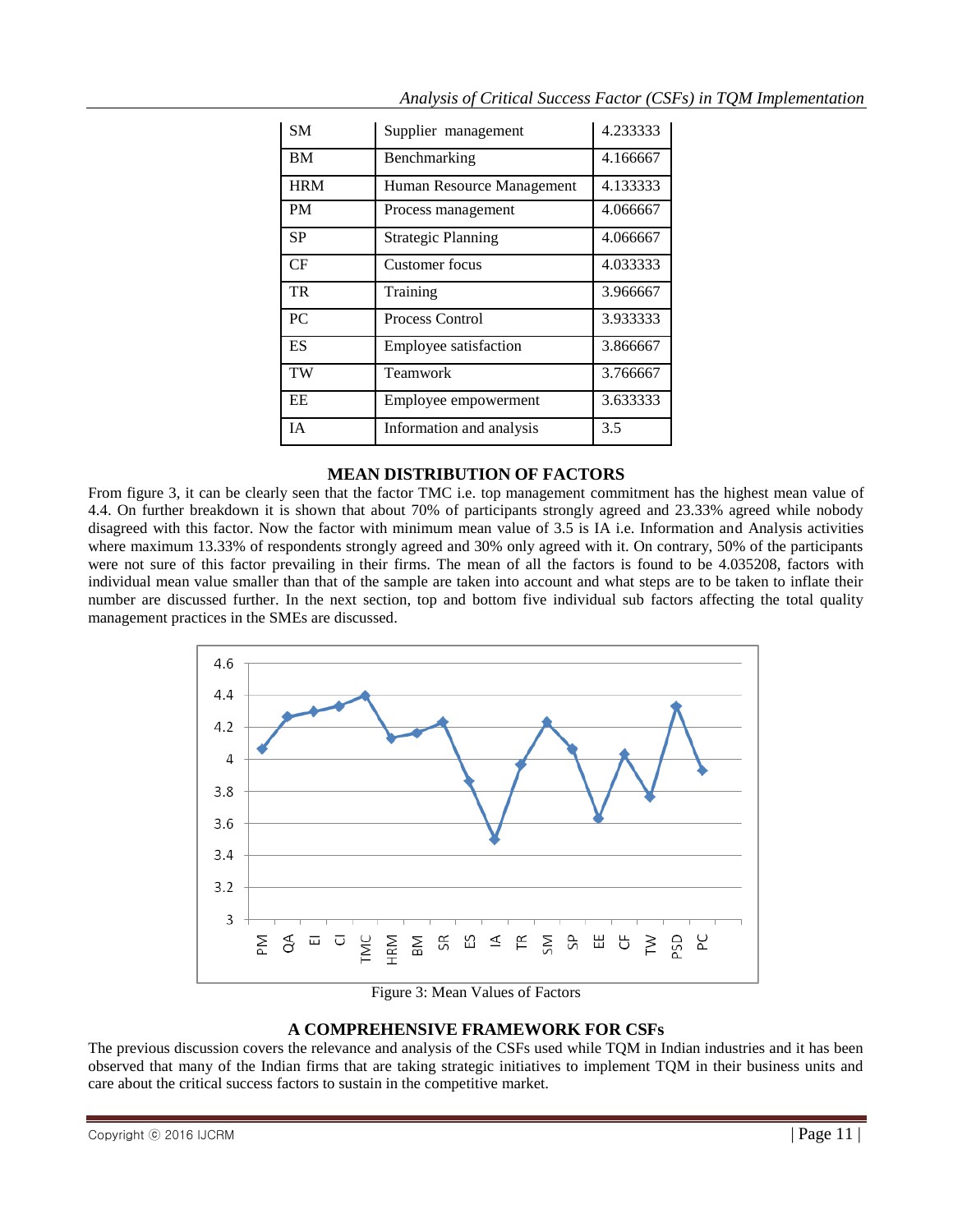

Figure 4: Standard Deviation Chart

After discussing the various sub factors above, now the standard deviation of all the factors are related to check whether the findings are acceptable or not and at last problems faced by SMEs for application of TQM are highlighted. Standard deviation act a great statistical tool to check the reliability and acceptability of the results found from the data collected. From fig no 4, it can be explained that the std. deviation of all the factors are in the range of 0.5-.9. This shows that the results obtained do not deviate largely from the findings of the survey. As the graph indicate most of the participants agreed with the critical success factors affecting total quality management practices in their organizations. Major amount of care is being taken to implement TQM practices in the firms by the respective management team.

#### **CONCLUSION**

The analysis of eighteen of the most prominent critical success factors (CSFs) used in the sustainable analysis within the TQM frameworks has revealed that out of various CSFs, these CSFs are important. The analysis further pointed out that none of the frameworks are comprehensive. Apart from the exhaustive literature review, survey analysis is being done to examine the importance of identified CSFs and salient conclusion is being drawn from the result and discussion. Though there is ample evidence in the literature on the CSFs of quality initiatives. Using the four common CSFs such as operational factors, organizational factors, strategic factors and tactical factors are proposed for construction of TQM framework, and further it is divided namely, top management commitment, quality assurance, strategic quality management, product design, employee empowerment, employee involvement, process management, process control, supplier management, education and training, information and analysis, and customer focus & satisfaction. These CSFs presented act as a guide for manufacturingorganizations contemplating a TQM initiative.

#### **REFERENCES**

- [1] Brah, S., & Lim, H. (2006). The Effects of Technology and TQM on the Performance of Logistics Companies. International Journal of Physical Distribution & Logistics Management, 36(3), 192-
- [2] 209.
- [3] Broetzmann, S., Kemp, J., Rossano, M. and Marwaha, J. (1995), "Customer satisfaction-lip service or management tool?", Managing Service Quality, Vol. 5, pp. 13-18.
- [4] Black, S. and Porter, L. (1996), "Identification of critical factors of TQM", Decision Sciences, Vol. 27, pp. 1-21.
- [5] Deming. (1986). Out Of the Crisis: MIT Center for Advanced Engineering. Cambridge University Press
- [6] Demirbag, M., Tatoglu, E., Tekinkus, M., & Zaim, S. (2006). An Analysis of the Relationship between TQM Implementation and Organizational Performance. Journal of Manufacturing Technology Management, 17(6), 829-847.
- [7] Hair, J.F. Jr, Anderson, R., Tatham, R. and Black, W. (1995), Multivariate Data Analysis, Prentice-Hall, Upper Saddle River, NJ.
- [8] Jung, J. and Wang, Y. (2006), "Relationship between total quality management (TQM) and continuous improvement of international project management (CIIPM)", Technovation, Vol. 26 Nos 5-6, pp. 716-22.
- [9] Oakland, S. (1995), Total Quality Management Text with Cases, BH Ltd, Oxford.